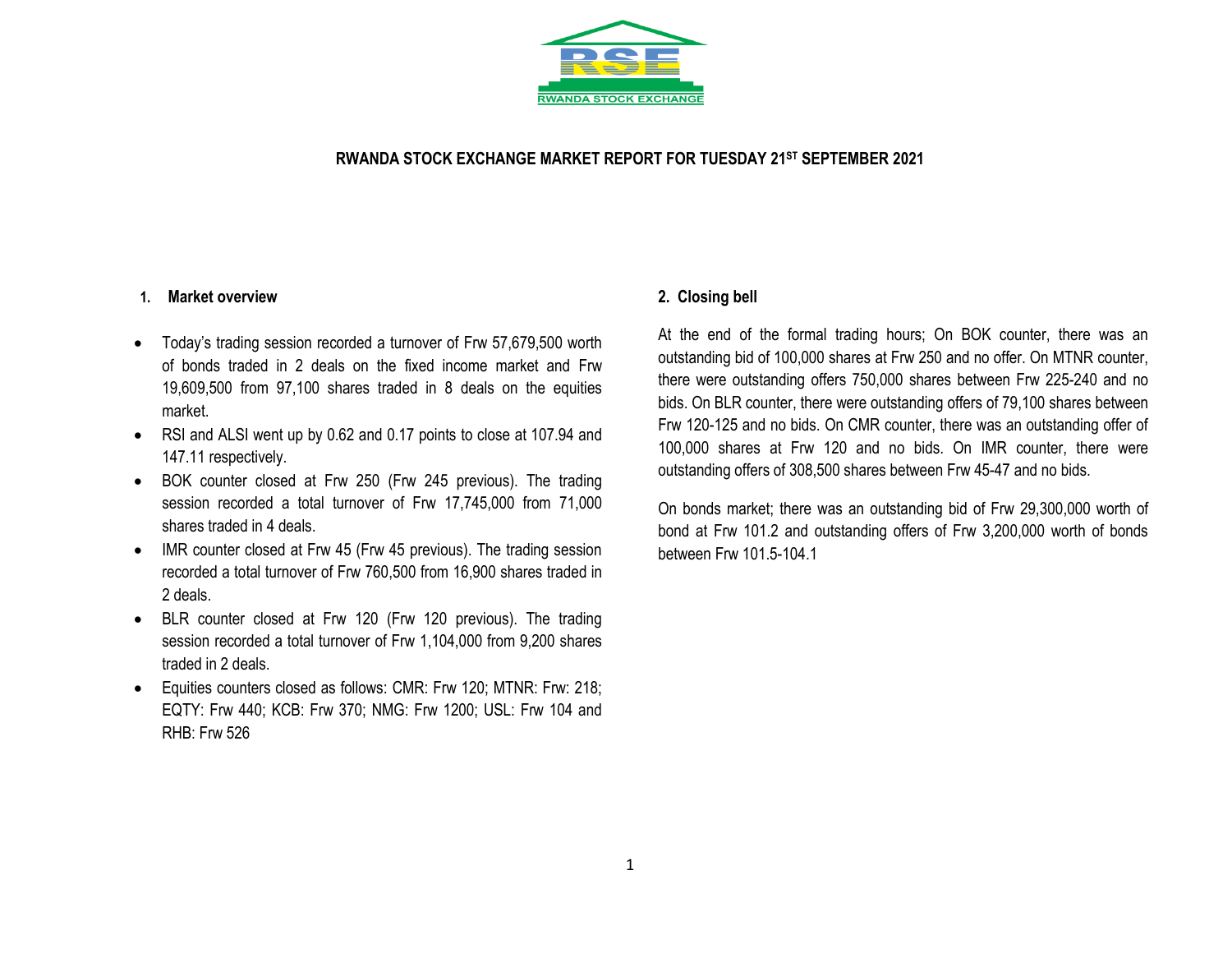# **3. Equities Market on 21/09/2021**

| <b>ISIN-CODE</b>    | <b>Stock</b> |       | Past 12<br>months<br><b>High</b><br>Low | <b>High</b> | Today's<br>session<br>Low | <b>Closing</b> | Prev. | Change  | <b>Volume</b> | <b>Value</b> |
|---------------------|--------------|-------|-----------------------------------------|-------------|---------------------------|----------------|-------|---------|---------------|--------------|
| RW000A1JCYA5        | <b>BOK</b>   | 245   | 225                                     | 250         | 245                       | 250            | 245   | $+5.00$ | 71,000        | 17,745,000   |
| RW000A1H63N6        | <b>BLR</b>   | 137   | 100                                     | 120         | 120                       | 120            | 120   | $+0.00$ | 9,200         | 1,104,000    |
| KE0000000380        | <b>NMG</b>   | 1,200 | 1,200                                   | 0.00        | 0.00                      | 1,200          | 1,200 | 0.00    | 0.00          | 0.00         |
| KE0000000315        | <b>KCB</b>   | 370   | 370                                     | 0.00        | 0.00                      | 370            | 370   | 0.00    | 0.00          | 0.00         |
| KE0000000489        | <b>USL</b>   | 104   | 104                                     | 0.00        | 0.00                      | 104            | 104   | 0.00    | 0.00          | 0.00         |
| KE0000000554        | <b>EQTY</b>  | 440   | 440                                     | 0.00        | 0.00                      | 440            | 440   | 0.00    | 0.00          | 0.00         |
| <b>RW000A2DN989</b> | <b>IMR</b>   | 47    | 42                                      | 45          | 45                        | 45             | 45    | $+0.00$ | 16,900        | 760,500      |
| ZAE000244737        | <b>RHB</b>   | 526   | 526                                     | 0.00        | 0.00                      | 526            | 526   | 0.00    | 0.00          | 0.00         |
| RW000A2QAPH5        | <b>CMR</b>   | 120   | 120                                     | 0.00        | 0.00                      | 120            | 120   | 0.00    | 0.00          | 0.00         |
| RW000A3CNNB4        | <b>MTNR</b>  | 269   | 218                                     | 0.00        | 0.00                      | 218            | 218   | 0.00    | 0.00          | 0.00         |

| <b>Market Status</b> |          |
|----------------------|----------|
|                      |          |
| 08h50-08h59          | Pre-Open |
| 09h00-12h00          | Open     |
| 12h00-08h50          | Close    |

| <b>INDICES</b>                      | <b>Previous</b> | <b>Today</b> | <b>Points</b> | Change % |
|-------------------------------------|-----------------|--------------|---------------|----------|
| <b>RSI</b>                          | 107.31          | 107.94       | $+0.62$       | $+0.58$  |
| <b>ALSI</b>                         | 146.93          | 147.11       | $+0.17$       | $+0.12$  |
| <b>OTHER TRADING</b><br><b>STAT</b> |                 |              |               |          |
| <b>Shares traded</b>                | 10,700          | 97,100       | 86,400        | 807.47   |
| <b>Equity Turnover</b>              | 829,000         | 19,609,500   | 18,780,500    | 2,265.44 |
| Number of deals                     | 4.00            | 8.00         | 4.00          | 100.00   |

|                 | Exchange rate against Frw as at 21/09/2021 |        |         |  |  |  |  |  |  |  |
|-----------------|--------------------------------------------|--------|---------|--|--|--|--|--|--|--|
| <b>Currency</b> | <b>Sell</b>                                | Buy    | Average |  |  |  |  |  |  |  |
| <b>USD</b>      | 1,006.01                                   | 986.28 | 996.15  |  |  |  |  |  |  |  |
| <b>KES</b>      | 9.12                                       | 8.95   | 9.03    |  |  |  |  |  |  |  |
| <b>UGS</b>      | 0.28                                       | 0.27   | 0.28    |  |  |  |  |  |  |  |
| BIF             | 0.50                                       | 0.49   | 0.50    |  |  |  |  |  |  |  |
| <b>TZS</b>      | 0.43                                       | 0.42   | 0.42    |  |  |  |  |  |  |  |
| <b>ZAR</b>      | 68.28                                      | 66.94  | 67.61   |  |  |  |  |  |  |  |
|                 | <b>Market Capitalization (Frw)</b>         |        |         |  |  |  |  |  |  |  |
|                 | 3,750,825,959,416                          |        |         |  |  |  |  |  |  |  |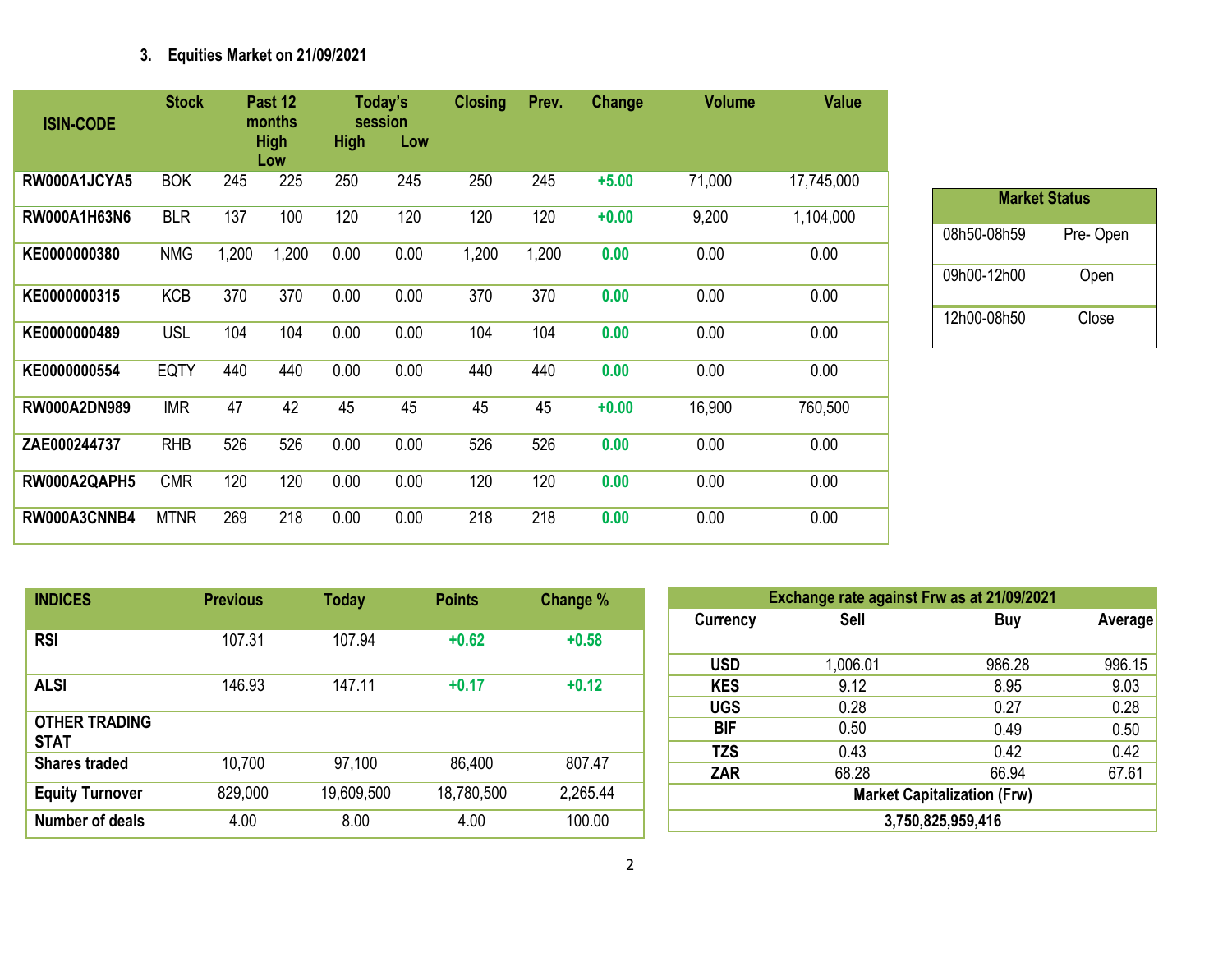**4. INDICES**



## **5. Bond market on 21/09/2021**

#### **A. Government bonds**

| <b>ISIN-CODE</b>    | <b>Status</b> | <b>Security</b> | <b>Maturity</b> | <b>Coupon rate</b> | Close.<br><b>Price</b> | Prev.<br><b>Price</b> | <b>Bids</b> | <b>Offers</b> | <b>Bond traded</b> |
|---------------------|---------------|-----------------|-----------------|--------------------|------------------------|-----------------------|-------------|---------------|--------------------|
| RW000A1ZTAM0        |               | FXD4/2014/7yrs  | 19/11/2021      | 12.475%            | 101                    | 101                   | 0.00        | 0.00          | 0.00               |
| <b>RW000A1Z2RJ7</b> |               | FXD2/2015/10yrs | 25/05/2025      | 12.925%            | 109                    | 109                   | 0.00        | 0.00          | 0.00               |
| RW000A182K48        |               | FXD2/2016/15Yrs | 09/05/2031      | 13.5%              | 103.5                  | 103.5                 | 0.00        | 0.00          | 0.00               |
| <b>RW000A19D0U5</b> |               | FXD1/2017/5Yrs  | 18/02/2022      | 12.375%            | 101.81                 | 101.81                | 0.00        | 101.5         | 0.00               |
| <b>RW000A19JG53</b> |               | FXD2/2017/7Yrs  | 17/05/2024      | 12.675%            | 103.73                 | 103.73                | 0.00        | 0.00          | 0.00               |
| <b>RW000A19NL84</b> |               | FXD3/2017/5Yrs  | 19/08/2022      | 12.200%            | 101                    | 101                   | 0.00        | 0.00          | 0.00               |
| RW000A19S1Q4        | Re-opened     | FXD4/2017/7Yrs  | 15/11/2024      | 12.40%             | 104.3                  | 104.3                 | 0.00        | 0.00          | 0.00               |
| <b>RW000A19W8Z4</b> |               | FXD1/2018/5Yrs  | 17/02/2023      | 11.80%             | 101                    | 101                   | 0.00        | 0.00          | 0.00               |
| <b>RW000A19HS6</b>  | Re-opened     | FXD2/2018/10Yrs | 12/05/2028      | 12.50%             | 104                    | 104                   | 0.00        | 0.00          | 0.00               |
| RW000A194997        | Re-opened     | FXD3/2018/15Yrs | 05/08/2033      | 12.9%              | 103                    | 103                   | 0.00        | 0.00          | 0.00               |
| RW000A2RUZ00        |               | FXD4/2018/3Yrs  | 19/11/2021      | 11.150%            | 103.5                  | 103.5                 | 0.00        | 0.00          | 0.00               |
| RW000A2RYEG9        | Re-opened     | FXD1/2019/7Yrs  | 13/02/2026      | 11.850%            | 102.5                  | 102.5                 | 0.00        | 0.00          | 0.00               |
| RW000A2R26W1        | Re-opened     | FXD2/2019/5Yrs  | 17/05/2024      | 11.300%            | 109                    | 109                   | 0.00        | 104           | 0.00               |